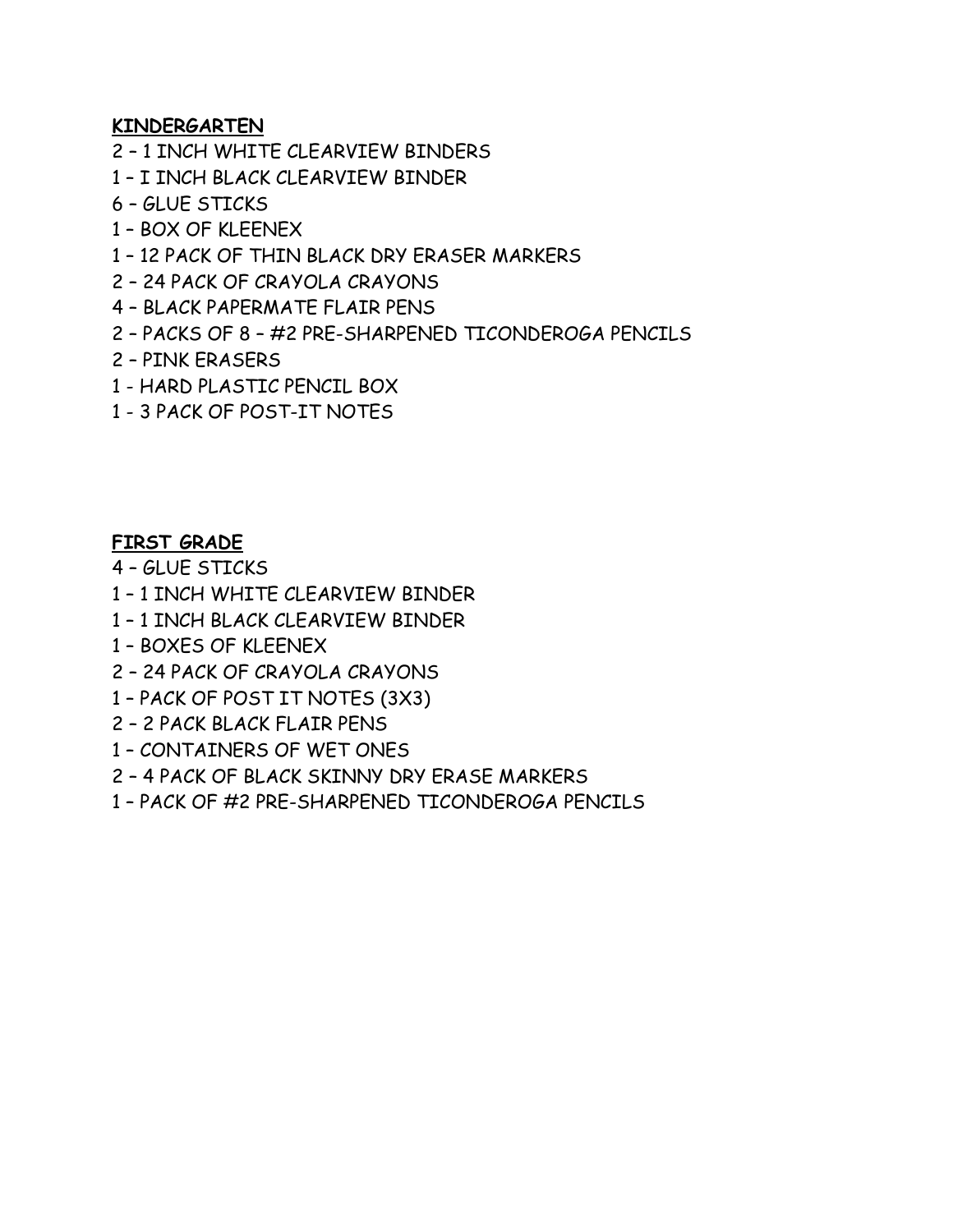**SECOND GRADE**

- BOX 8 CT. COLORED PENCILS

1- RED POCKET FOLDER

1- BLUE POCKET FOLDER

– GREEN POCKET FOLDER

– COMPOSITION NOTEBOOKS

- WHITE 1" 3-RING BINDER

- PINK FLAT ERASERS

- PAIR 5" POINTED SCISSORS

- THIN BLACK DRY ERASE MARKERS

- BOX OF KLEENEX

- PACKS OF 3X3 STICKY NOTES

– BOX OF CRAYONS-24

– PACKAGE OF CRAYOLA CLASSIC MARKERS

– CONTAINER OF ANTI-BACTERIAL WIPES

– GLUE STICKS

– PACK #2 TICONDEROGA PENCILS

– PACKS OF BLACK FLAIR PENS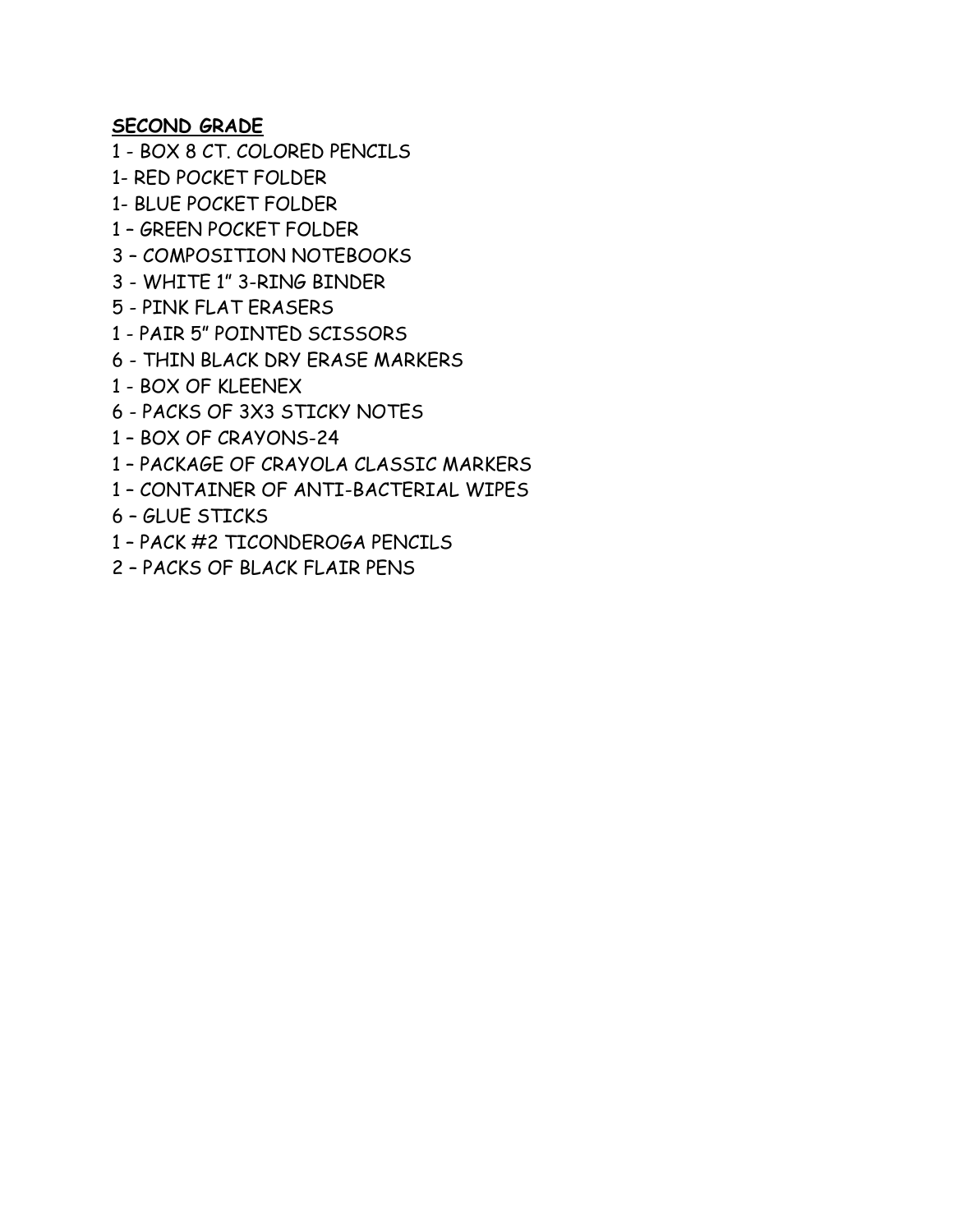## **THIRD GRADE**

 - 2-POCKET FOLDERS: DURABLE GLOSSY-COATED CARD STOCK IN RED, YELLOW, GREEN AND BLUE.

- BOUND (NO SPIRAL) COMPOSITION BOOK
- -THIN BLACK DRY ERASE MARKERS
- 1" BLACK OR WHITE 3-RING BINDER WITH CLEAR FRONT INSERT
- PACK LINED 3X3 STICKY NOTES
- HIGHLIGHTER
- PAIR OF SCISSORS
- LARGE GLUE STICK
- BLUE INK PEN
- BOX OF COLORED PENCILS OR CRAYONS
- SUPPLY CASE
- CONTAINERS OF ANTI-BACTERIAL WIPES

LAST NAME ENDS WITH A-K: 1 BOX OF KLEENEX & 1 DOZEN SHARPENED PENCILS.

LAST NAME ENDS WITH L-Z: 1 BOX OF ZIPLOC SANDWICH BAGS & 1 PACKAGE WIDE RULED PAPER